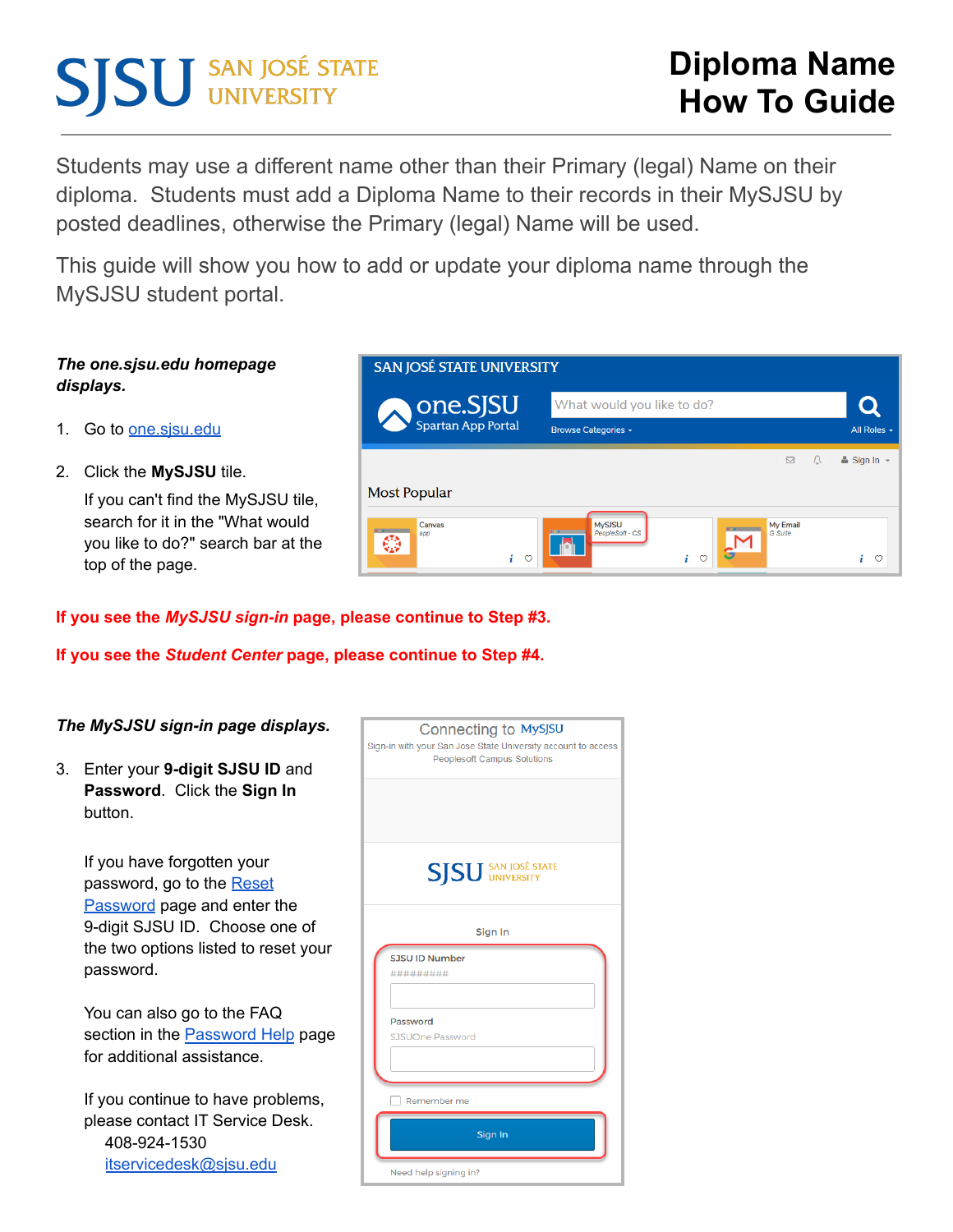#### *The Student Center page displays.*

4. Click on the Names link under the *Personal Information* section.

| ▽<br><b>Personal Information</b>                                |                             |                          |
|-----------------------------------------------------------------|-----------------------------|--------------------------|
| <b>Emergency Contact</b>                                        | <b>Contact Information</b>  |                          |
| <b>Names</b><br><b>User Preferences</b><br>Authorize to Release | <b>Edit Mailing Address</b> | <b>Edit Home Address</b> |
| other personal                                                  | <b>Edit Phone</b><br>None   | Edit E-mail              |

**If you are adding a new diploma name, please continue to Step #5.**

**If you need to update your diploma name, please continue to Step #10.**

#### *The Personal Information - Names page displays.*

5. Click on the

| Add a new name |
|----------------|
| button.        |

| <b>Personal Information</b><br><b>Security</b><br>Phone Numbers  <br>Email Addresses   Emergency Contacts  <br>Addresses<br>Names  <br>Ethnicity  <br>Pronouns |                                                                                                          |   |
|----------------------------------------------------------------------------------------------------------------------------------------------------------------|----------------------------------------------------------------------------------------------------------|---|
| <b>Names</b>                                                                                                                                                   |                                                                                                          |   |
|                                                                                                                                                                | View, add, change or delete a name.                                                                      |   |
| name's use.                                                                                                                                                    | Below is a list of your current names. Each name has a type associated with it that is indicative of the |   |
|                                                                                                                                                                |                                                                                                          |   |
| Name Type                                                                                                                                                      | <b>Name</b>                                                                                              |   |
| Primary                                                                                                                                                        | Sammy Spartan                                                                                            |   |
| Preferred                                                                                                                                                      | Sammy Spartan                                                                                            | ø |

#### *The Add a new name page displays.*

6. Click on the *Name Type* dropdown and select **Diploma**.

| <b>Names</b>                   |                                                                                                                     |
|--------------------------------|---------------------------------------------------------------------------------------------------------------------|
| Add a new name                 |                                                                                                                     |
|                                | Enter your name information below. Each name must have a type associated with it to indicate how you use that name. |
| Add a new name                 |                                                                                                                     |
| Name Type                      |                                                                                                                     |
| Format Using                   |                                                                                                                     |
| <b>Diploma</b><br>Prefix       |                                                                                                                     |
| <b>First Name</b>              | <b>Middle Name</b>                                                                                                  |
| <b>Last Name</b>               |                                                                                                                     |
| <b>Suffix</b>                  | v                                                                                                                   |
|                                |                                                                                                                     |
| Date new name will take effect | 04/11/2022<br>Fil (example: 12/31/2000)                                                                             |
| Save                           |                                                                                                                     |
|                                |                                                                                                                     |
|                                | <b>Return to Current Names</b>                                                                                      |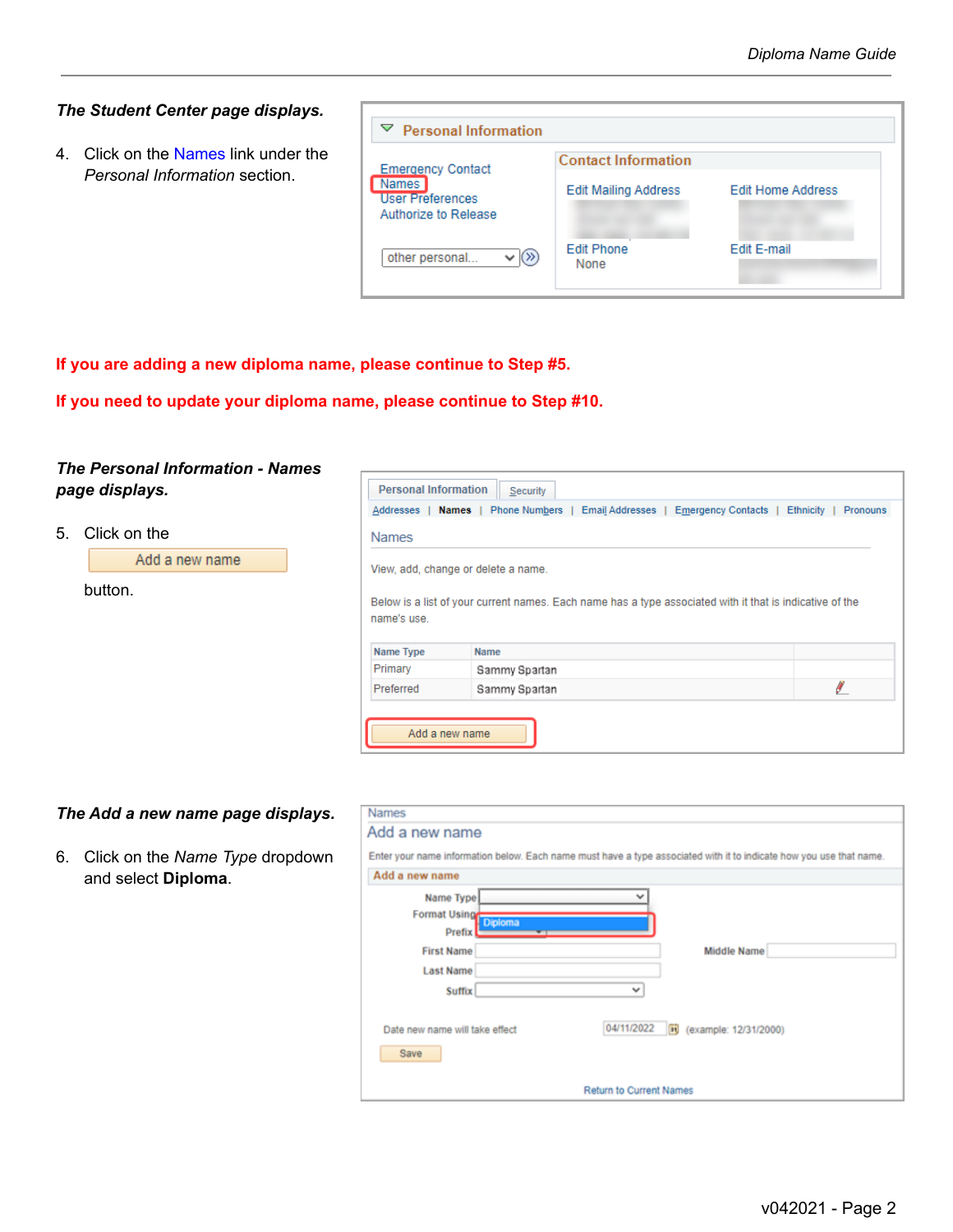| 7. Fill out all the appropriate<br>information and then click the<br>Save<br>button. | <b>Names</b><br>Add a new name<br>Enter your name information below. Each name must have a type associated with it to indicate how you use that name.<br>Add a new name                                                                                                     |
|--------------------------------------------------------------------------------------|-----------------------------------------------------------------------------------------------------------------------------------------------------------------------------------------------------------------------------------------------------------------------------|
| <b>Note:</b> You may use special<br>characters in the diploma<br>name.               | Name Type Diploma<br>Format Using English<br>Change Format<br>$\checkmark$<br>Prefix<br><b>First Name</b><br>Middle Name<br><b>Last Name</b><br><b>Suffix</b><br>$\checkmark$<br>04/11/2022<br><b>Pt</b><br>Date new name will take effect<br>(example: 12/31/2000)<br>Save |
|                                                                                      | Return to Current Names                                                                                                                                                                                                                                                     |

# *The Save Confirmation page displays.*

8. Click the button.

9. You have **successfully** added a diploma name.



## *The Personal Information - Names page displays.*

10. To Update your diploma name,

click on the  $\mathbb Z$  icon next to your diploma name.

| <b>Personal Information</b> | Security                                                                                                  |  |
|-----------------------------|-----------------------------------------------------------------------------------------------------------|--|
|                             | Addresses   Names   Phone Numbers   Email Addresses   Emergency Contacts   Ethnicity  <br><b>Pronouns</b> |  |
| <b>Names</b>                |                                                                                                           |  |
|                             | View, add, change or delete a name.                                                                       |  |
|                             |                                                                                                           |  |
|                             | Below is a list of your current names. Each name has a type associated with it that is indicative of the  |  |
| name's use.                 |                                                                                                           |  |
| Name Type                   | <b>Name</b>                                                                                               |  |
| Primary                     | Sammy Spartan                                                                                             |  |
| Preferred                   | Sammy Spartan                                                                                             |  |
| Diploma                     | Sage Spartan                                                                                              |  |
|                             |                                                                                                           |  |
|                             | Add a new name                                                                                            |  |
|                             |                                                                                                           |  |